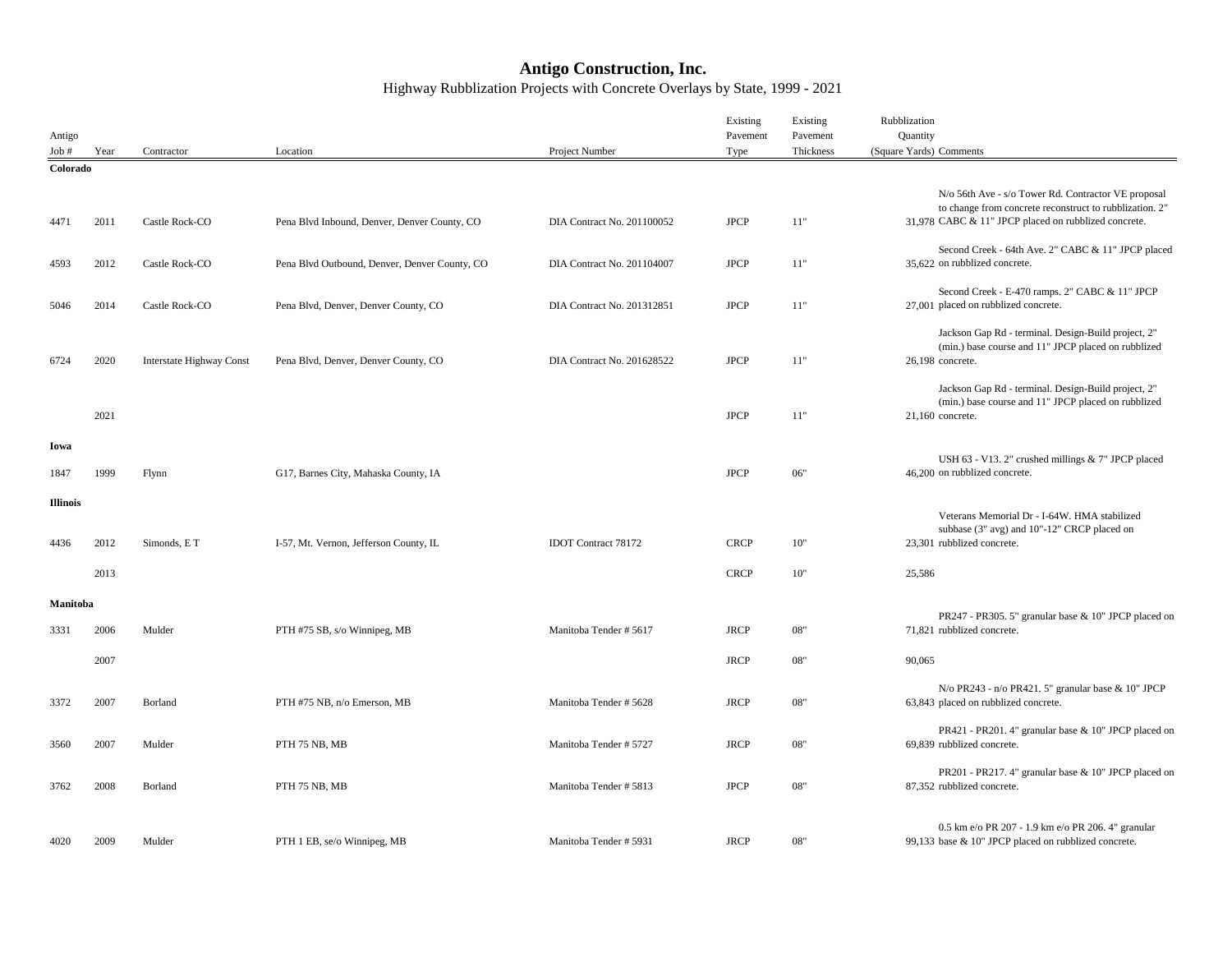## **Antigo Construction, Inc.** Highway Rubblization Projects with Concrete Overlays by State, 1999 - 2021

| Antigo              |      |                     |                                                |                                     | Existing<br>Pavement | Existing<br>Pavement | Rubblization<br>Quantity                                                                                                                       |
|---------------------|------|---------------------|------------------------------------------------|-------------------------------------|----------------------|----------------------|------------------------------------------------------------------------------------------------------------------------------------------------|
| Job#                | Year | Contractor          | Location                                       | Project Number                      | Type                 | Thickness            | (Square Yards) Comments                                                                                                                        |
|                     |      |                     |                                                |                                     |                      |                      | 1.9 km e/o PR 206 - 1.0 km w/o PTH 12.4" granular                                                                                              |
| 4025                | 2009 | Nelson River        | PTH 1 EB, se/o Winnipeg, MB                    | Manitoba Tender # 5937              | <b>JRCP</b>          | 08"                  | 98,761 base & 10" JPCP placed on rubblized concrete.<br>N/o PR 305 - n/o Morris River. 4" granular base & 10"                                  |
| 4238                | 2010 | Nelson River        | PTH 75 SB, Ste. Agathe, MB                     | Manitoba Tender #6026               | <b>JRCP</b>          | 10"                  | 28,551 JPCP placed on rubblized concrete.                                                                                                      |
| 5166                | 2014 | Borland             | PTH 75 NB, Ste. Agathe, MB                     | Manitoba Tender #6433               | <b>JRCP</b>          | 08"                  | 0.9 km n/o P.R. No. 205 - 3.2 km n/o P.R. No. 305.<br>Variable thickness granular base & 10" JPCP placed on<br>147,746 rubblized concrete.     |
| 5440                | 2015 | Nelson River        | PTH 75 NB, n/o St. Agathe, MB                  | Manitoba Tender #6543               | <b>JPCP</b>          | $08-10"$             | PTH 75 NB (PR 305 - PR 210) & PR 210 (PTH 75 to<br>east). Variable thickness granular base & 10" JPCP<br>111,152 placed on rubblized concrete. |
| 6056                | 2017 | Nelson River        | PTH 75 NB, Saint Jean Baptiste, MB             | Manitoba Tender #6769               | <b>JPCP</b>          | 08"                  | 6.6 km n/o PTH 14 - s/o PTH 23.4" granular base $\&$<br>25,293 10" JPCP placed on rubblized concrete.                                          |
| 6651                | 2019 | Nelson River        | PTH 75 NB, n/o Morris, MB                      | Manitoba Infrastructure Tender 6940 | <b>JRCP</b>          | 08"                  | 1.5 km n/o Morris River - PR 205. 4" granular base &<br>107,300 10" JPCP placed on rubblized concrete.                                         |
| 6684                | 2019 | Borland             | PTH 75 NB, Emmerson, MB                        | Manitoba Infrastructure Tender 6962 | <b>JRCP</b>          | 10"                  | S/o PR 200 - n/o PR 243. 4" granular base & 10" JPCP<br>20,144 placed on rubblized concrete.                                                   |
| Nevada<br>2763      | 2004 | Las Vegas Paving    | I-15 @ Lamb Blvd, Las Vegas, Clark County, NV  | NDOT Contract No. 3189              | <b>JPCP</b>          | $10-12"$             | 19,500 3" HMA & 12" JPCP placed on rubblized concrete.                                                                                         |
| Ohio<br>6783        | 2019 | Cioffi              | Newpark Dr, Norton, Summit County, OH          | C/o Norton Project #18-00152-010    | <b>JPCP</b>          | 08"                  | E/o Barber Rd to end of cul-de-sac. 10" CABC & 8"<br>5,100 JPCP placed on rubblized concrete.                                                  |
| <b>South Dakota</b> |      |                     |                                                |                                     |                      |                      |                                                                                                                                                |
| 1992                | 2000 | Jensen              | I-90 EB, Presho, Jones County, SD              |                                     | <b>CRCP</b>          | 08"                  | USH 83 - USH 183. 2" HMA & 10" CRCP placed on<br>221,542 rubblized concrete. Also 3 miles of 6" HMA overlay.                                   |
| 2135                | 2001 | Johnsen, Stanley    | I-90 WB, Presho, Lyman County, SD              | P3248(2)238                         | <b>CRCP</b>          | 08"                  | USH 83 - USH 183. 4" CABC & 10" CRCP placed on<br>167,949 rubblized concrete.                                                                  |
| 3456                | 2007 | <b>Upper Plains</b> | I-90 EB, Kennebec - Reliance, Lyman County, SD | <b>PCN 5370</b>                     | <b>CRCP</b>          | 08"                  | SD 12 - SD 47. 2" CABC & 10" CRCP placed on<br>205,958 rubblized concrete.                                                                     |
| Wisconsin           |      |                     |                                                |                                     |                      |                      |                                                                                                                                                |
| 2733                | 2004 | Cape                | I-39 SB, Portage County, WI                    | WisDOT 1160-00-73                   | <b>JRCP</b>          | 09"                  | CTH X - STH 34.3" CABC & 11" JPCP placed on<br>87.319 rubblized concrete.                                                                      |
| 4001                | 2009 | Zignego             | I-94 @ CTH G, Racine County, WI                | WisDOT 1030-25-71/72/74             | <b>JRCP</b>          | 10"                  | 4,800 8" CABC & 12" JPCP placed on rubblized concrete.                                                                                         |